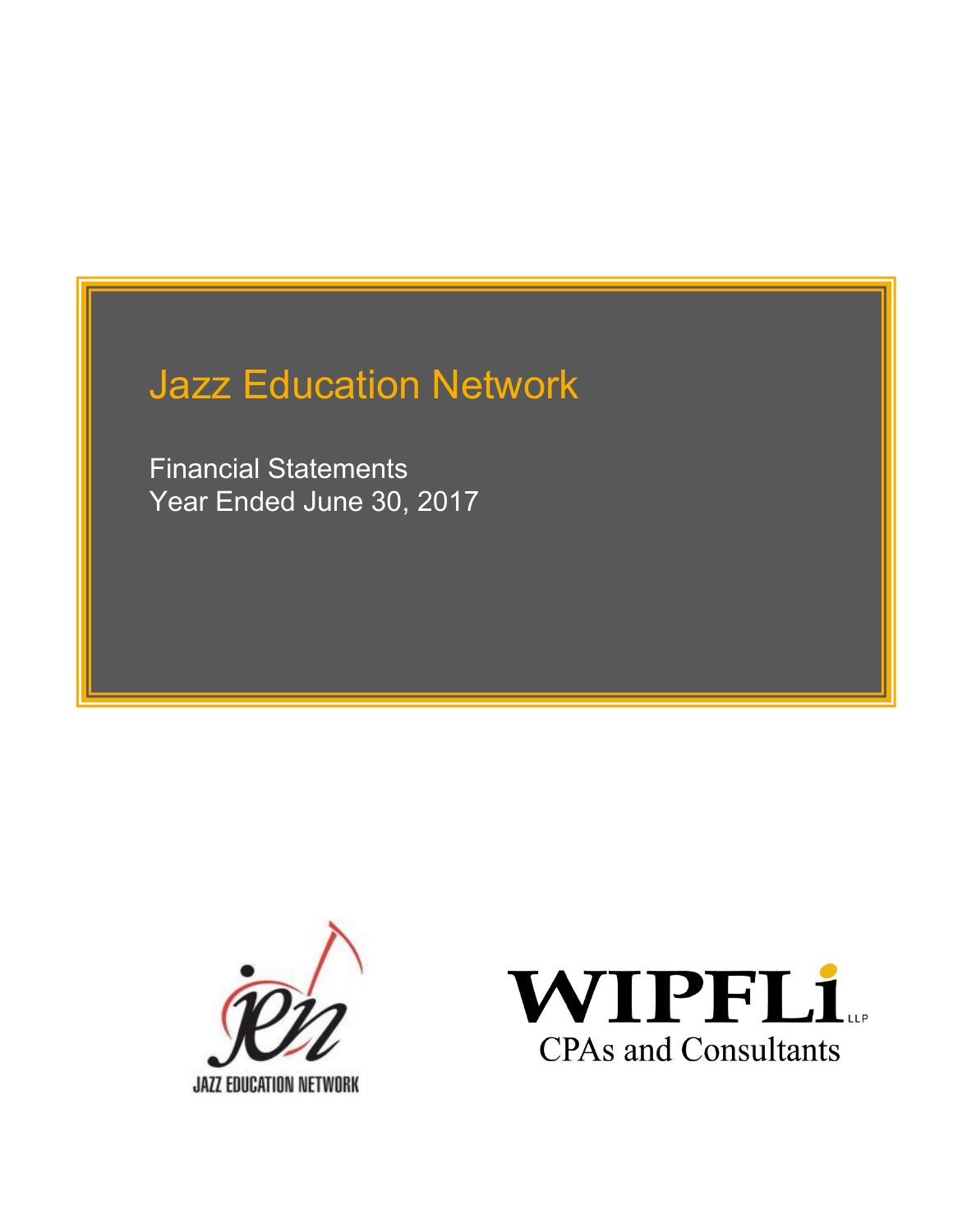

# **Independent Auditor's Report**

Board of Directors Jazz Education Network Highland Park, Illinois

We have audited the accompanying financial statements of Jazz Education Network (the "Organization"), which comprise the statement of assets, liabilities, and net assets - modified cash basis as of June 30, 2017, and the related statements of activities - modified cash basis, and statement of functional expenses modified cash basis for the year then ended, and the related notes to the financial statements.

#### **Management's Responsibility for the Financial Statements**

Management is responsible for the preparation and fair presentation of these financial statements in accordance with the modified cash basis of accounting; this includes determining that the modified cash basis of accounting is an acceptable basis for the preparation of the financial statements in the circumstances. Management is also responsible for the design, implementation, and maintenance of internal control relevant to the preparation and fair presentation of financial statements that are free from material misstatement, whether due to fraud or error.

#### **Auditor's Responsibility**

Our responsibility is to express an opinion on these financial statements based on our audit. We conducted our audit in accordance with auditing standards generally accepted in the United States. Those standards require that we plan and perform the audit to obtain reasonable assurance about whether the financial statements are free from material misstatement.

An audit involves performing procedures to obtain audit evidence about the amounts and disclosures in the financial statements. The procedures selected depend on the auditor's judgment, including the assessment of the risks of material misstatement of the financial statements, whether due to fraud or error. In making those risk assessments, the auditor considers internal control relevant to the entity's preparation and fair presentation of the financial statements in order to design audit procedures that are appropriate in the circumstances, but not for the purpose of expressing an opinion on the effectiveness of the entity's internal control. Accordingly, we express no such opinion. An audit also includes evaluating the appropriateness of accounting policies used and the reasonableness of significant accounting estimates made by management, as well as evaluating the overall presentation of the financial statements.

We believe that the audit evidence we have obtained is sufficient and appropriate to provide a basis for our audit opinion.

#### **Opinion**

In our opinion, the financial statements referred to above present fairly, in all material respects, the financial position of Jazz Education Network as of June 30, 2017, and the results of its operations and its cash flows for the year then ended in accordance with the modified cash basis of accounting as described in Note 1.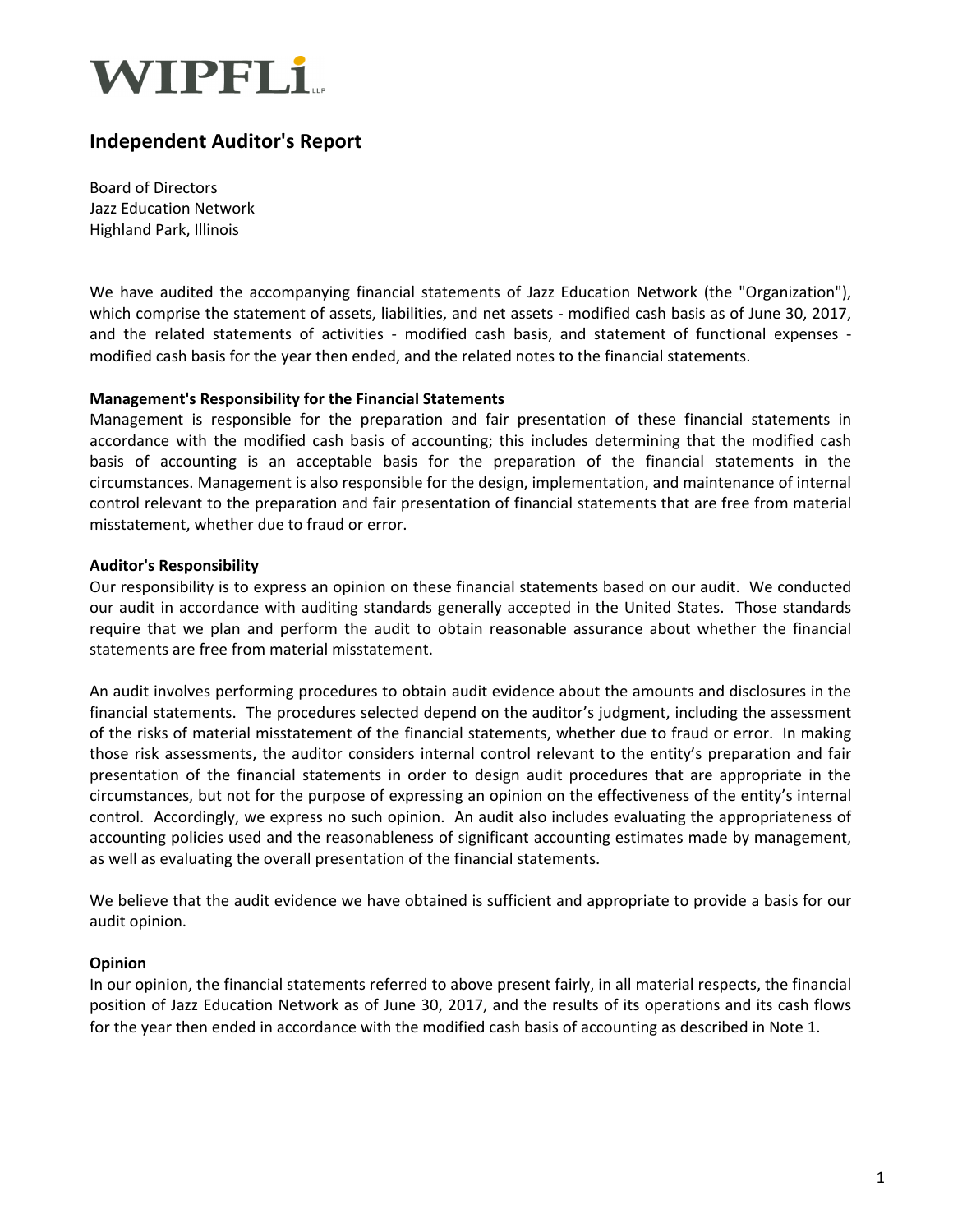

#### **Basis of Accounting**

We draw attention to Note 1 of the financial statements, which describes the basis of accounting. The financial statements are prepared on the modified cash basis of accounting, which is a basis of accounting other than accounting principles generally accepted in the United States. Our opinion is not modified with respect to this matter.

Wippei LLP

Wipfli LLP

April 17, 2018 Northbrook, Illinois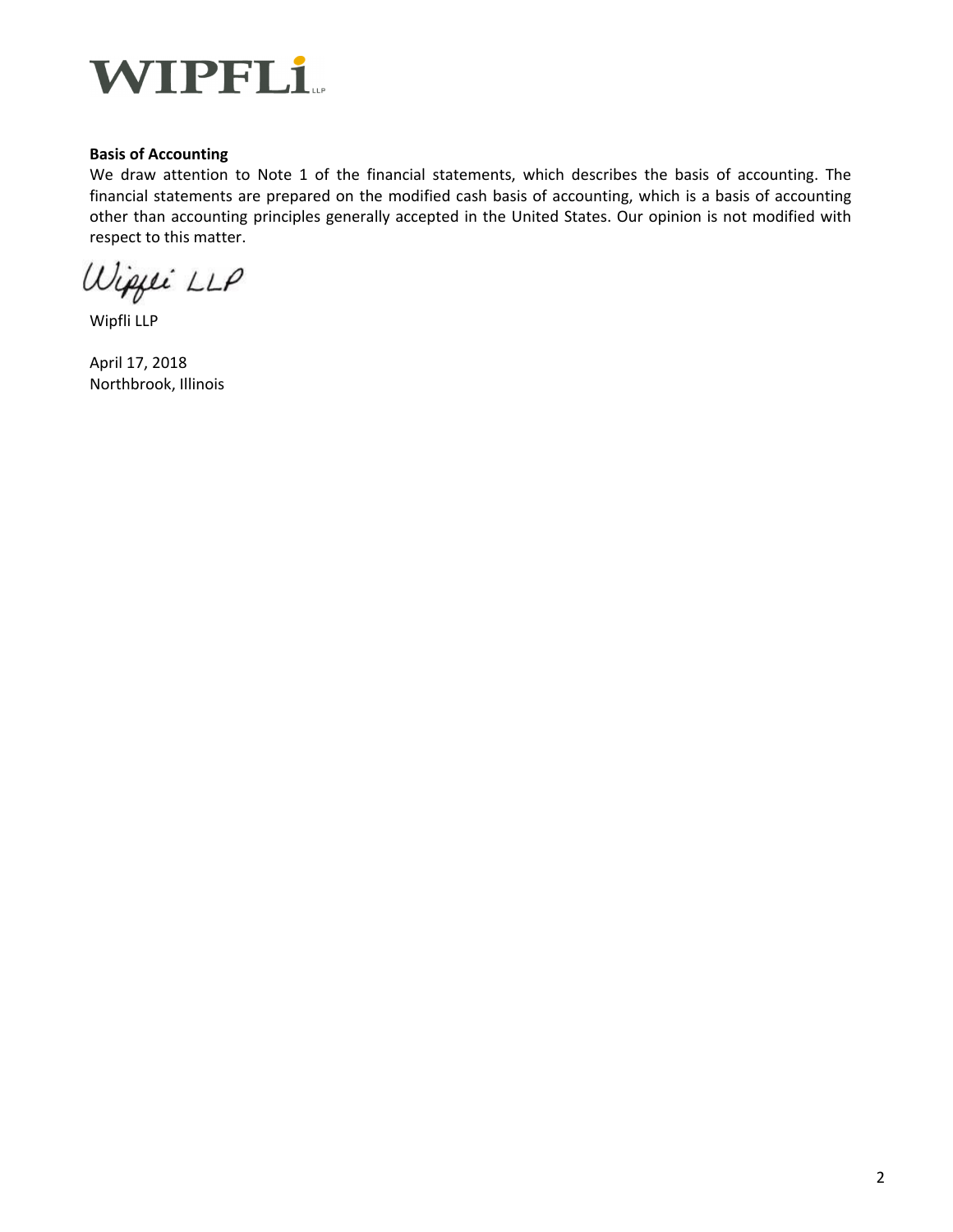Statement of Assets, Liabilities, and Net Assets - Modified Cash Basis

#### June 30, 2017

| Current assets:                           |               |
|-------------------------------------------|---------------|
| Cash and cash equivalents                 | \$<br>287,170 |
| Prepaid loyalty rewards program           | 4,462         |
|                                           |               |
| Total current assets                      | 291,632       |
|                                           |               |
| Property and equipment:                   |               |
| Office equipment                          | 2,545         |
| Accumulated depreciation and amortization | (2, 301)      |
|                                           |               |
| Net property and equipment                | 244           |
|                                           |               |
| Other assets:                             |               |
| Website development under construction    | 42,532        |
|                                           |               |
| <b>TOTAL ASSETS</b>                       | 334,408       |
|                                           |               |
| Net assets:                               |               |
| Unrestricted                              | 334,408       |
|                                           |               |
| <b>TOTAL LIABILITIES AND NET ASSETS</b>   | \$<br>334,408 |

See accompanying notes to financial statements.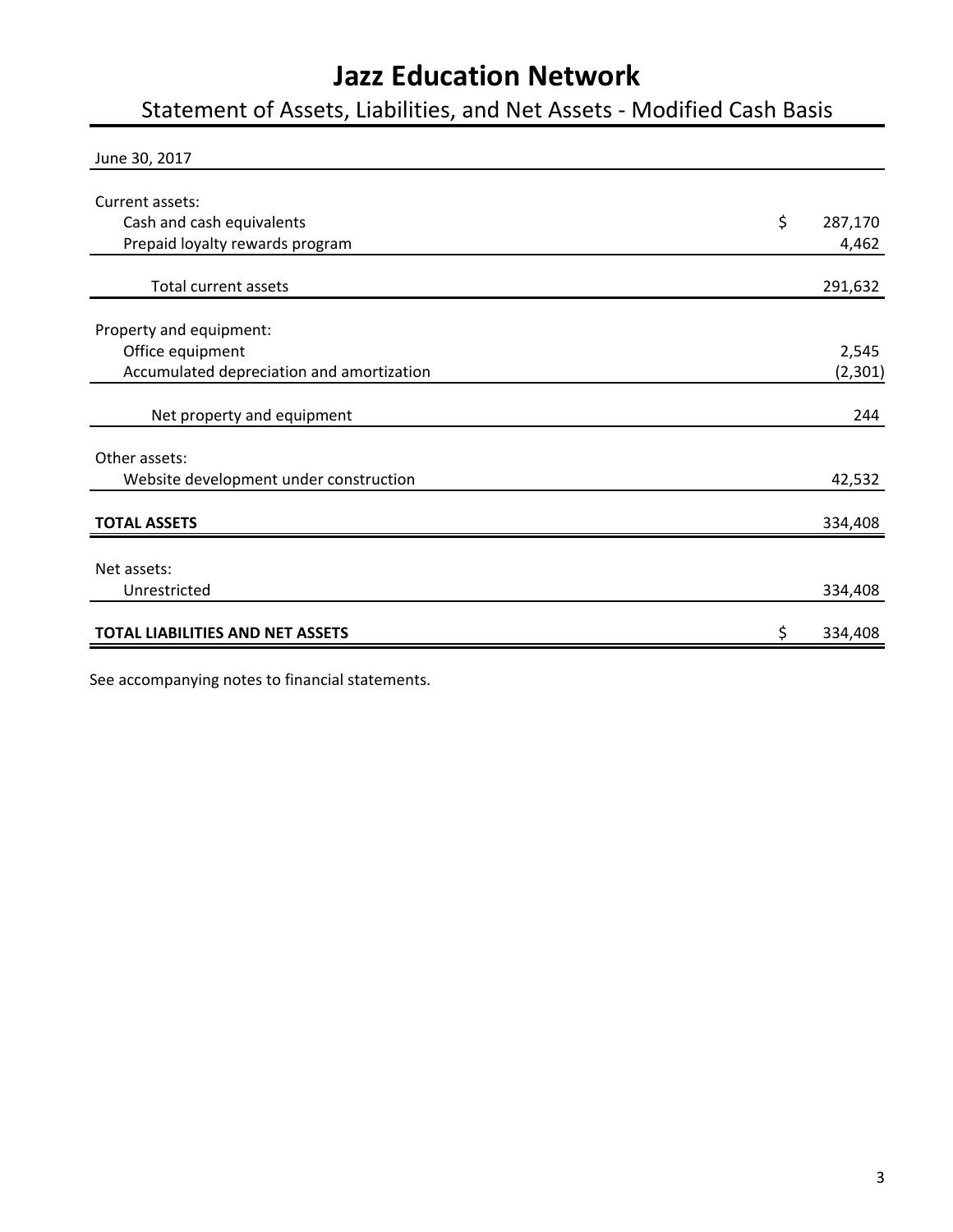Statement of Activities - Modified Cash Basis

| Year Ended June 30, 2017      |               |
|-------------------------------|---------------|
|                               |               |
| <b>Unrestricted Revenues:</b> |               |
| Annual conference             | \$<br>297,081 |
| Membership dues               | 160,476       |
| Donations                     | 32,474        |
| Royalty income                | 1,477         |
| Scholarships                  | 5,100         |
| Interest income               | 31            |
|                               |               |
| Total unrestricted revenues   | 496,639       |
|                               |               |
| Expenses:                     |               |
| Program services              | 241,388       |
| Fundraising                   | 14,700        |
| Management and general        | 201,032       |
|                               |               |
| <b>Total expenses</b>         | 457,120       |
|                               |               |
| Increase in net assets        | 39,519        |
|                               |               |
| Net Assets:                   |               |
| Beginning of year             | 294,889       |
| End of year                   | 334,408<br>S  |
|                               |               |

See accompanying notes to financial statements.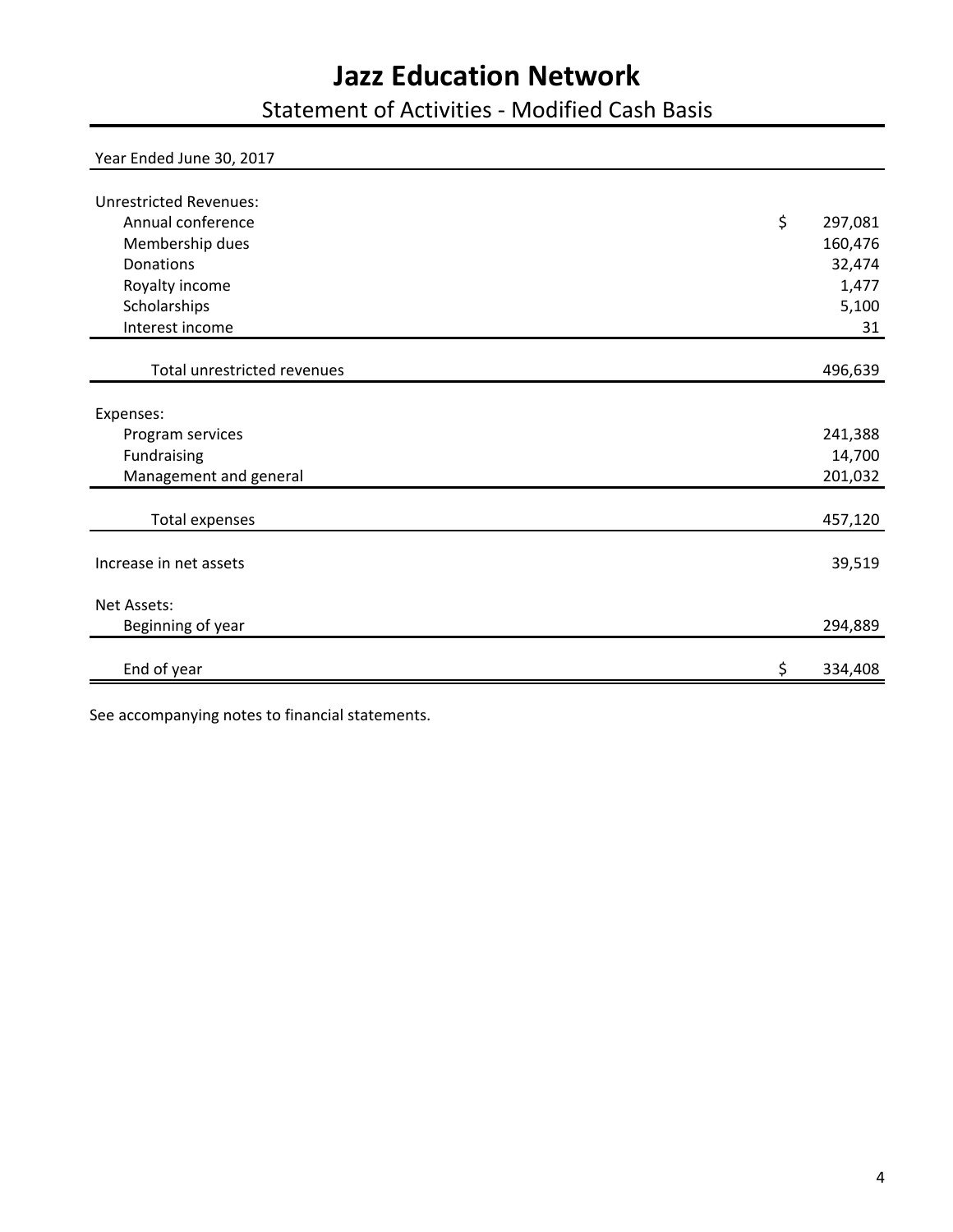Statement of Functional Expenses - Modified Cash Basis

| Year Ended June 30, 2017                |                  |
|-----------------------------------------|------------------|
|                                         |                  |
| Program services:<br>Annual conference: |                  |
|                                         | \$<br>26,616     |
| Food and beverage                       |                  |
| Occupancy<br>Merchandise                | 26,355           |
| Production                              | 5,586<br>159,446 |
|                                         |                  |
| Security<br>Travel                      | 7,239<br>966     |
|                                         |                  |
| Total annual conference                 | 226,208          |
| Scholarships                            | 15,180           |
| Total program services                  | 241,388          |
|                                         |                  |
| <b>Fundraising fees</b>                 | 14,700           |
|                                         |                  |
| Management and general:                 |                  |
| <b>Bank charges</b>                     | 19,318           |
| Computer                                | 1,455            |
| Depreciation                            | 489              |
| Insurance                               | 1,791            |
| Marketing                               | 10,142           |
| Meals and entertainment                 | 7,516            |
| Office supplies                         | 13,218           |
| Outside labor                           | 121,561          |
| Postage                                 | 9                |
| <b>Professional services</b>            | 6,368            |
| <b>Travel</b>                           | 12,803           |
| Website maintenance                     | 6,362            |
| Total management and general            | 201,032          |
| <b>Total expenses</b>                   | \$<br>457,120    |

See accompanying notes to financial statements.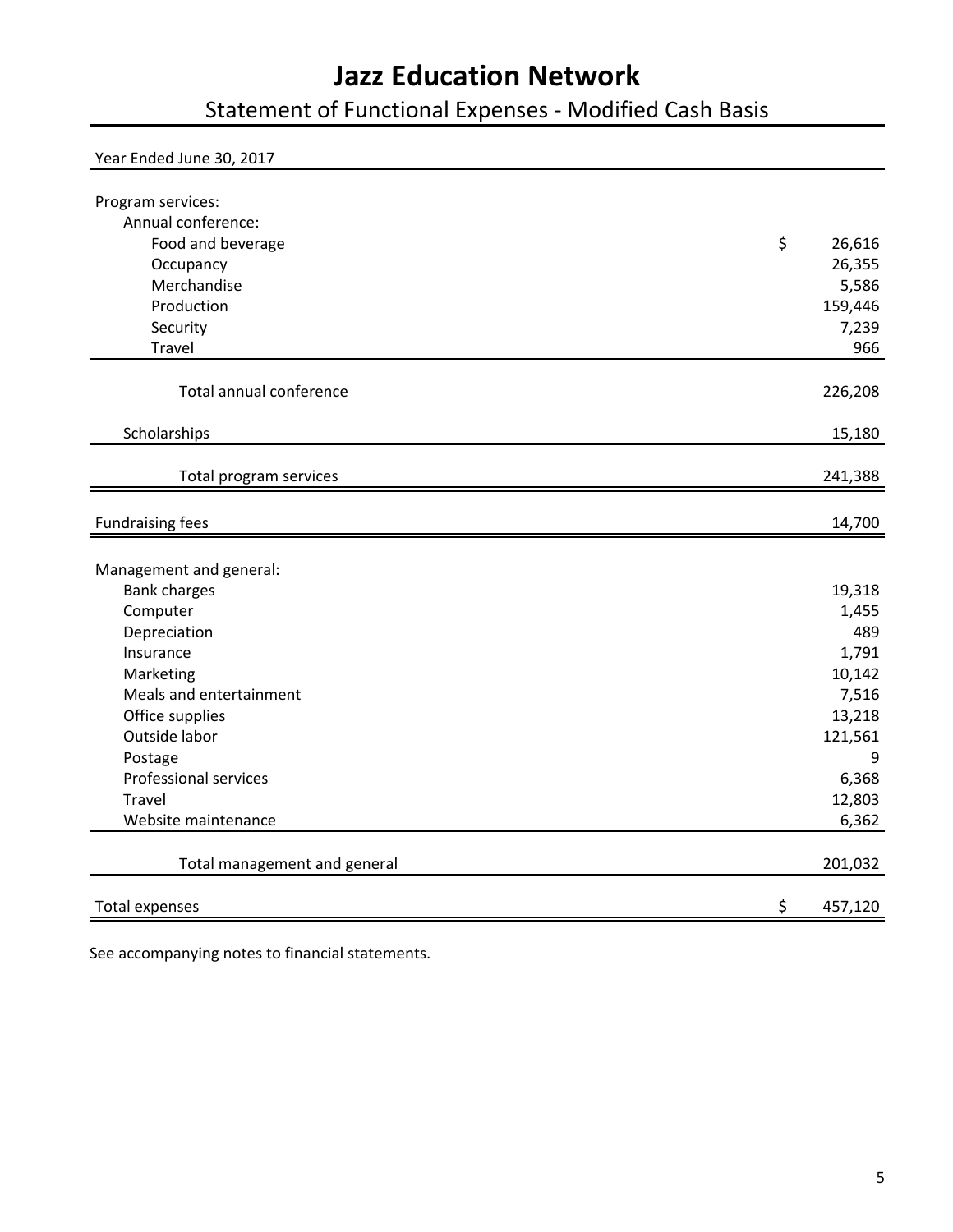# **Note 1: Summary of Significant Accounting Policies**

#### **Nature of Business**

Jazz Education Network (the Organization) is an Illinois not-for-profit corporation formed in 2008 to provide jazz education, promote performance and develop new audiences. The Organization offers many educational programs, from an outreach program, to mentoring and scholarships. Funding for these services is derived from membership dues, donations, merchandise sales and an annual conference. The Organization hosts the annual conference with concerts presented by students and professionals, a student jazz festival, workshops, research presentations and an exhibition area with manufacturers, retailers, schools and other jazz related organizations.

#### **Concentrations of Credit Risk**

From time to time, the Organization's cash can be held in accounts or instruments that are not fully insured. Management has assessed the creditworthiness of the financial institutions and considers the risk of loss to be minimal.

#### **Use of Estimates**

Management uses estimates and assumptions in preparing the financial statements. Those estimates and assumptions affect the reported amounts of assets and liabilities, the disclosure of contingent assets and liabilities and the reported revenues and expenses. Actual results could differ from those estimates.

#### **Modified Cash Basis of Accounting**

The Organization's financial statements are prepared on the modified cash basis of accounting, which is a comprehensive basis of accounting other than accounting principles generally accepted in the United States. This basis differs from accounting principles generally accepted in the United States primarily in that revenues are recognized when received rather than earned and expenses are recognized when paid rather than when the obligation is incurred.

Resources of the Organization are classified into distinct net asset categories according to externally (donor) imposed restrictions. Accordingly, net assets and changes therein are classified as follows:

**Unrestricted Net Assets** - Net assets not subject to donor-imposed stipulations.

**Temporarily Restricted Net Assets** - Net assets subject to donor-imposed stipulations that will be met by actions of the Organization or passage of time.

**Permanently Restricted Net Assets** - Net assets subject to donor-imposed stipulations that may be maintained permanently by the Organization. Generally, the donors of these assets would permit the Organization to use all or part of the income earned on related investments for general or specific purposes.

As of June 30, 2017, the Organization's net assets were all unrestricted.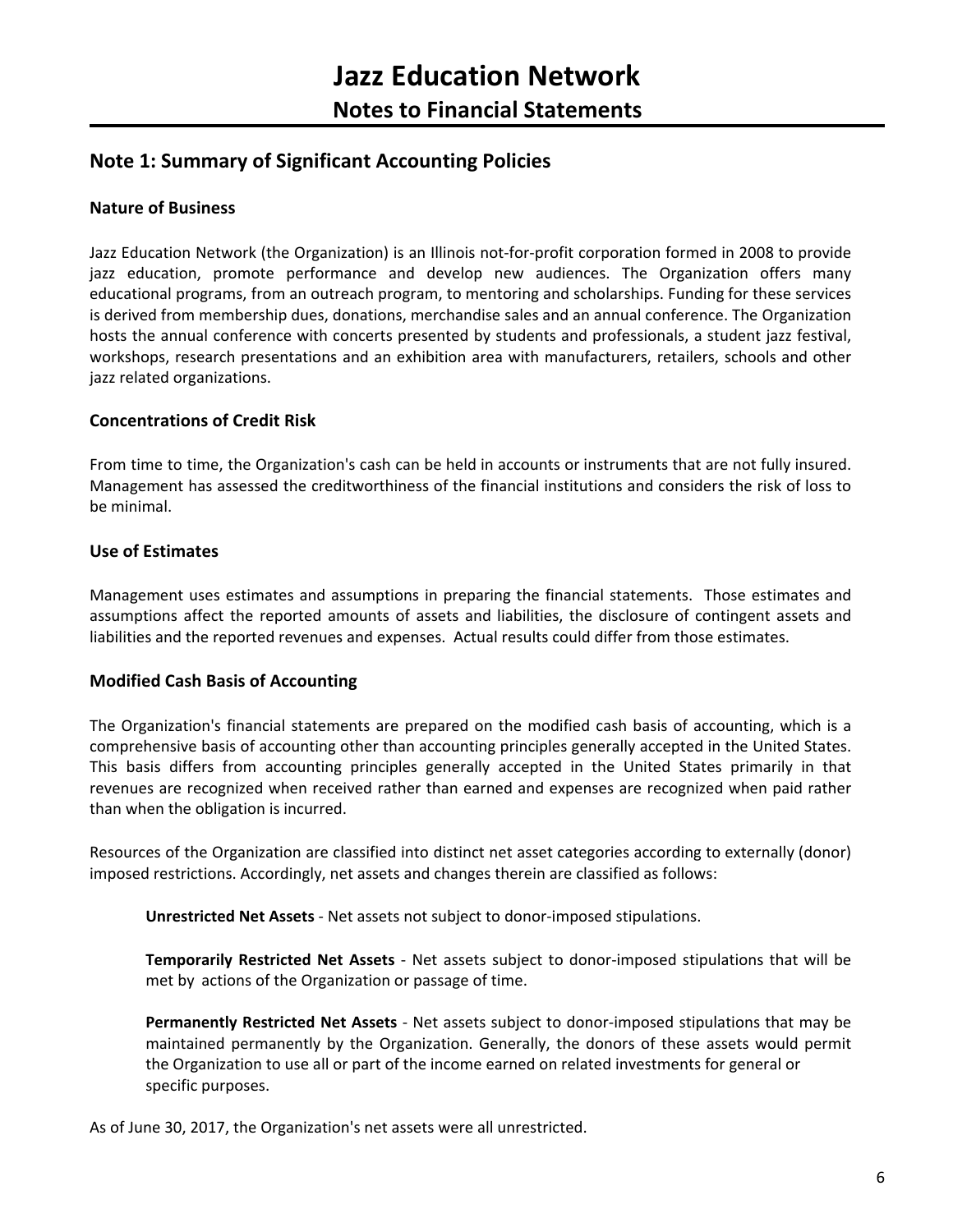### **Note 1: Summary of Significant Accounting Policies** (Continued)

#### **Revenue Recognition**

The Organization's sources of revenue are membership dues, the annual conference revenue, donations, scholarships and merchandise sales. The annual conference revenue consist of registration fees, exhibit booth rental fees, participation fees and sponsorship revenue. All revenues are recognized when received.

#### **Cash Equivalents**

The Organization considers all highly liquid debt instruments with an original maturity of three months or less to be cash equivalents.

#### **Property and Equipment**

Equipment is recorded at cost less accumulated depreciation. Depreciation is provided on the straight-line method over the estimated useful lives of the assets, which range from 5 to 7 years.

Maintenance and repairs which neither materially add to the value of the property nor appreciably prolong its life are charged to expense as incurred. Gains or losses on disposition of property and equipment are included in income.

#### **Website**

The Organization entered into a contract for a new website. The total contract price is \$57,375. The Organization has paid \$42,532 towards the project. The website is expected to be completed and in service by early fiscal year 2018. The website costs will be amortized using the straight-line method over an estimated life of three years once the website is in service.

#### **Advertising Expenses**

Advertising and promotional costs are expensed as incurred. Advertising and promotional expenses charged to expense totaled \$10,142.

#### **Functional Allocation of Expenses**

The costs of providing the various programs and other activities have been summarized on a functional basis in the statements of activities and functional expenses. Accordingly, certain costs have been allocated among the programs and supporting services benefited.

#### **Income Taxes**

The Organization has a letter of exemption from the Internal Revenue Service under Section 501(c)(3), and is currently not liable for Federal income tax. However, the Organization is required to file an Information Return of Organization Exempt from Income Tax for Federal and State of Illinois purposes.